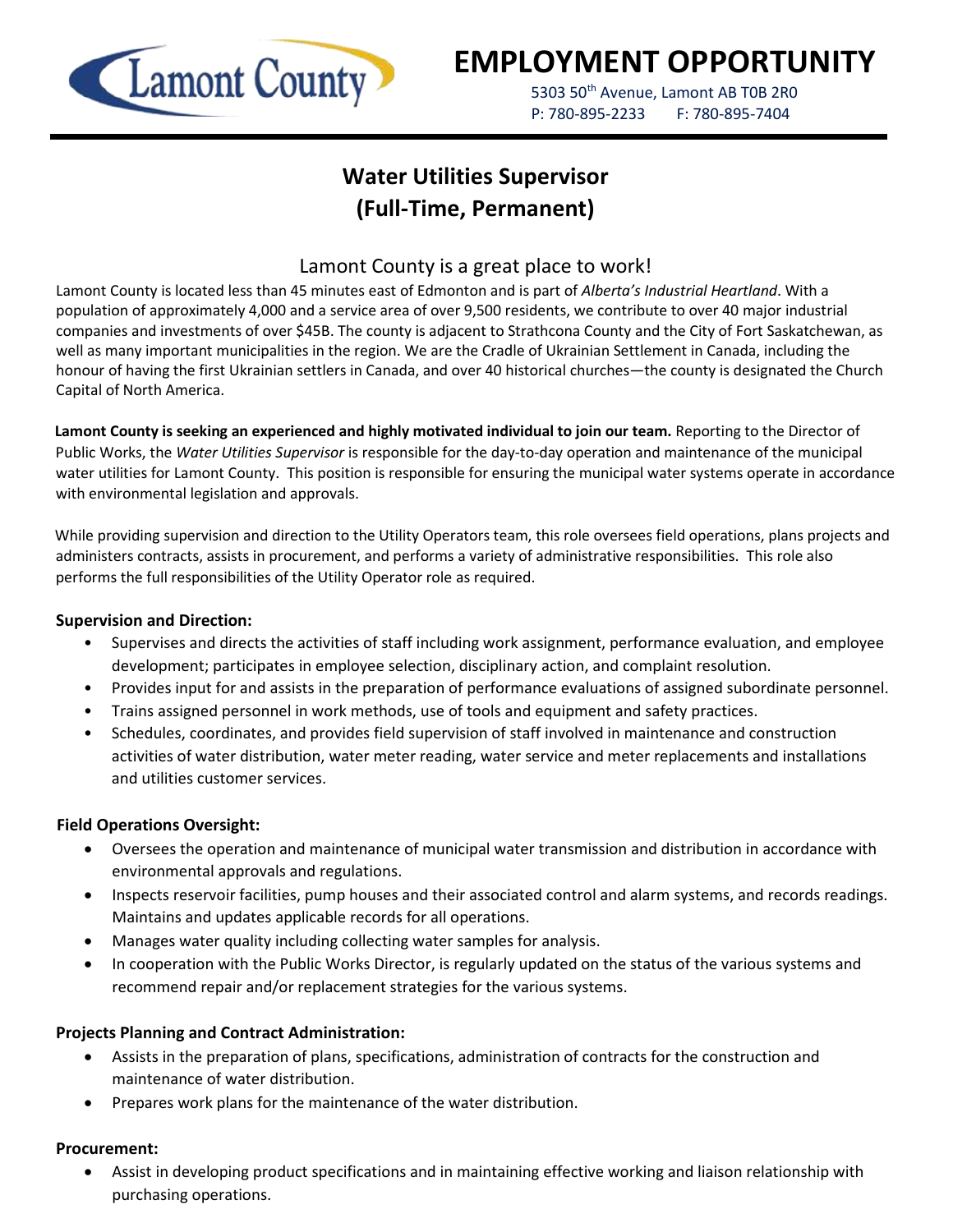#### **Administrative Responsibilities:**

- Ensure applicable records and documentsfor all utility operations are maintained and updated. Prepare reports, collect documentation, and research activities as needed.
- Assists in the development of departmental standard operating procedures and emergency response policy and procedures for utility maintenance operations.
- Maintains records and prepares reports.
- Orders construction and maintenance materials and supplies.

#### **Utilities Operator Functions:**

In addition to the supervisor responsibilities of the role, this position performs Utility Operator functions including:

- As necessary, performs crew work including the operation of all types of motorized equipment; may operate equipment during training or emergency situations.
- Installs, removes, repairs, reads and records or calibrates commercial and residential water meters if needed.
- Operates, maintains, and repairs equipment used for utility functions as required.
- Maintains and repair pumping equipment together with the associated starters, electrical fuses and controls related to such equipment.
- Work shifts of standby for after regular hour call outs or emergencies as required.

#### **Performs a variety of projects and assignments as required**

#### **QUALIFICATIONS AND REQUIREMENTS:**

#### **Education:**

• Minimum five years experience as a Certified Water and Wastewater Operator.

#### **Certification:**

- Minimum certification in:
	- o Level 1 Water Treatment;
	- o Level 1 Wastewater Collection;
	- o Level 1 Water Distribution; and
	- o Level 1 Wastewater Collection.
- A valid Class 5 Alberta driver's license.

#### **Competencies:**

- Effective oral and written communication skills.
- Self-motivated team player who enjoys working with the public.
- Ability to maintain a high degree of professionalism and integrity.
- Proficiency with Microsoft Office applications.
- Physical job requirements include occasional heavy lifting of 60 pounds, frequent squatting, bending, twisting, and climbing.

Any equivalent combination of education and/or experience will be considered that provides the required knowledge, skills, and abilities to perform the essential functions of the position.

#### **WORK ENVIRONMENT:**

- The work environment characteristics described here are representative of those an employee encounters while performing the essential functions of this position.
- While performing the duties of this job, the employee occasionally works in outside weather conditions. The employee occasionally works around moving mechanical parts, and in high, precarious places and is